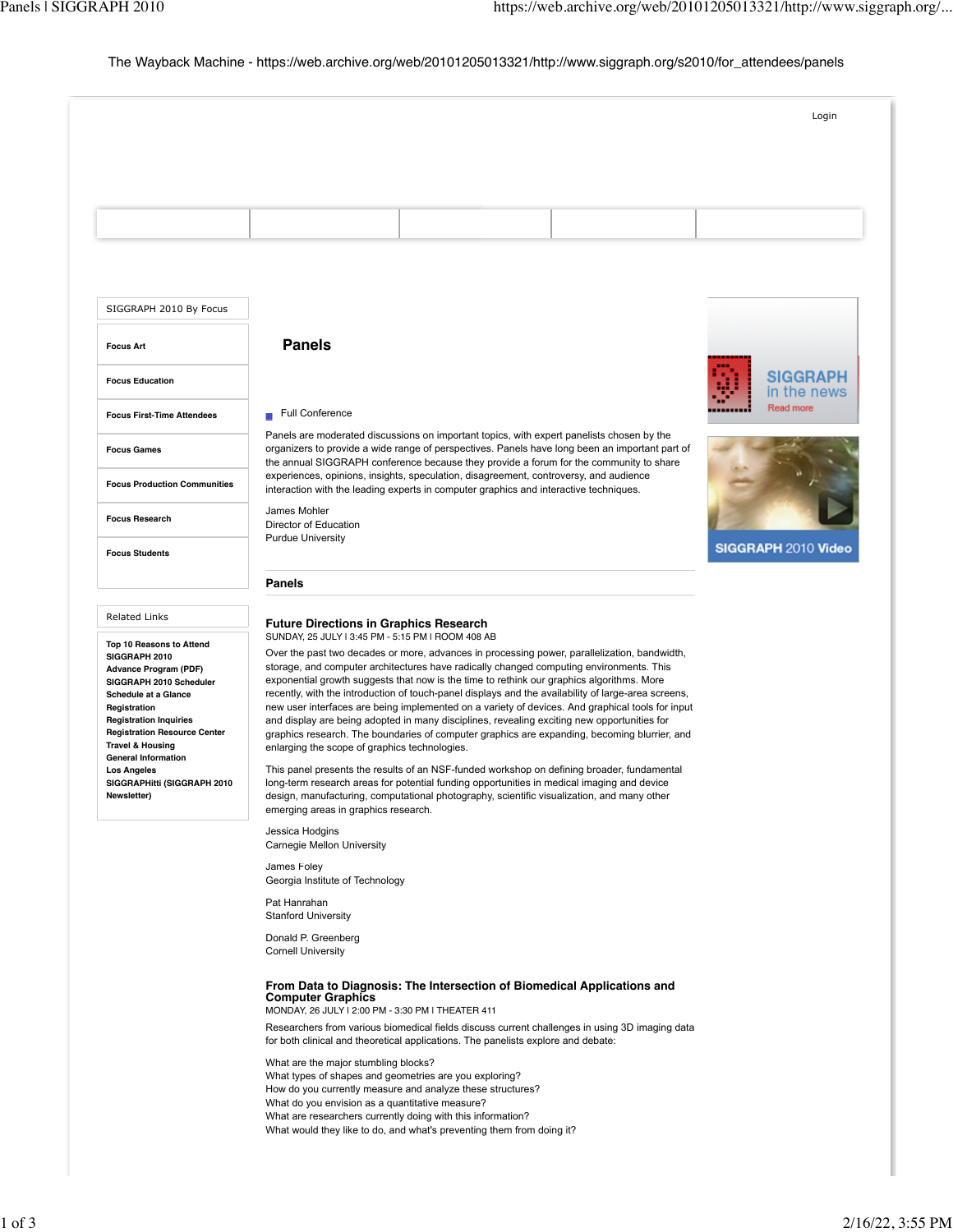Cindy Grimm Washington University in St. Louis

Dinesh K. Pai The University of British Columbia

Michael McCool Intel Corporation

Tao Ju Washington University in St. Louis

Rolf Müeller Virginia Polytechnic Institute and State University

Stephen Larson National Center for Microscopy and Imaging Research, University of California, San Diego

### **CS 292: The Lost Lectures Computer Graphics People and Pixels in the Past 30 Years**

MONDAY, 26 JULY | 3:45 PM - 5:15 PM | ROOM 515 AB

In 1980, Ed Catmull moved from the cradle of computer graphics at New York Institute of Technology to Lucasfilm to start a new group that eventually became the foundation of Pixar. Soon after he arrived in California, he collaborated with Jim Blinn to teach a course at the University of California, Berkeley on computer graphics (CG). Working in a new venture that was rethinking the direction of CG, Catmull was freed from many of the industry's traditional constraints. He led the course (CS 292) with a fresh, unique perspective on the state of computer graphics. In the classroom, he explored much of the thinking that informed the basis of Pixar's direction and technologies.

At the time, computer graphics was so new that CS 292 was not accredited until the last week of course, and only a small number of fortunate students discovered it. Of the lucky few, Richard Chuang, a young engineer working at Hewlett-Packard in Palo Alto, was monitoring the video feed of CS 292 as part of the continuing education program. Within a year of completing the course, he applied the principles he learned there to found Pacific Data Images (PDI).

CS 292 was a watershed event in the history of CG, but many of the topics discussed in the course are still as relevant today as they were 30 years ago. In this fascinating journey through the history of the technologies and people behind the pixels, Catmull and Chuang use video from the course to reflect on the evolution of computer graphics - from the genesis of Pixar and PDI to where we are today.

Richard Chuang Cloudpic Global

Ed Catmull Pixar Animation Studios

## **20XX.EDU: Grand Challenges in Education (Part 1)**

WEDNESDAY, 28 JULY | 9:00 AM - 10:30 AM | THEATER 411

This panel, organized by the ACM SIGGRAPH Education Committee and Leonardo/ISAST, brings together a diverse group of outstanding researchers and artists, academy and industry professionals, educators, and government officials to discuss the future of education in its broadest sense, encompassing both formal and informal learning.

New digital technologies for human expression and communication have given birth to a 24/7 connected worldwide community that offers individuals and institutions a myriad of new models for shared, interactive learning. Information from a variety of digital devices that we now carry with us at all times is reshaping the way we perceive the world and interact with it. Online collaboration and social networking now play a major role in how we acquire and spread knowledge.

How can educational institutions take advantage of the increasing popularity and dissemination of these technologies? How can individuals and institutions benefit from the massive increase of participatory and collaborative learning in our society? What are the major challenges in education today, in the sciences and the humanities? What are the new educational trends and paradigms for the coming decades? What kind of new learning contexts can be created outside of traditional institutions?

The recent MacArthur report on The Future of Learning Institutions in the Digital Age provides one set of responses to these questions. This panel continues the conversation.

Marc Barr Middle Tennessee State University

Roger Malina Leonardo/ISAST

David T. Goldberg HASTAC, University of California

Rebecca Allen NOKIA Hollywood

Pamela Jennings National Science Foundation

Sarah Cunningham National Endowment for the Arts

Glenn Entis